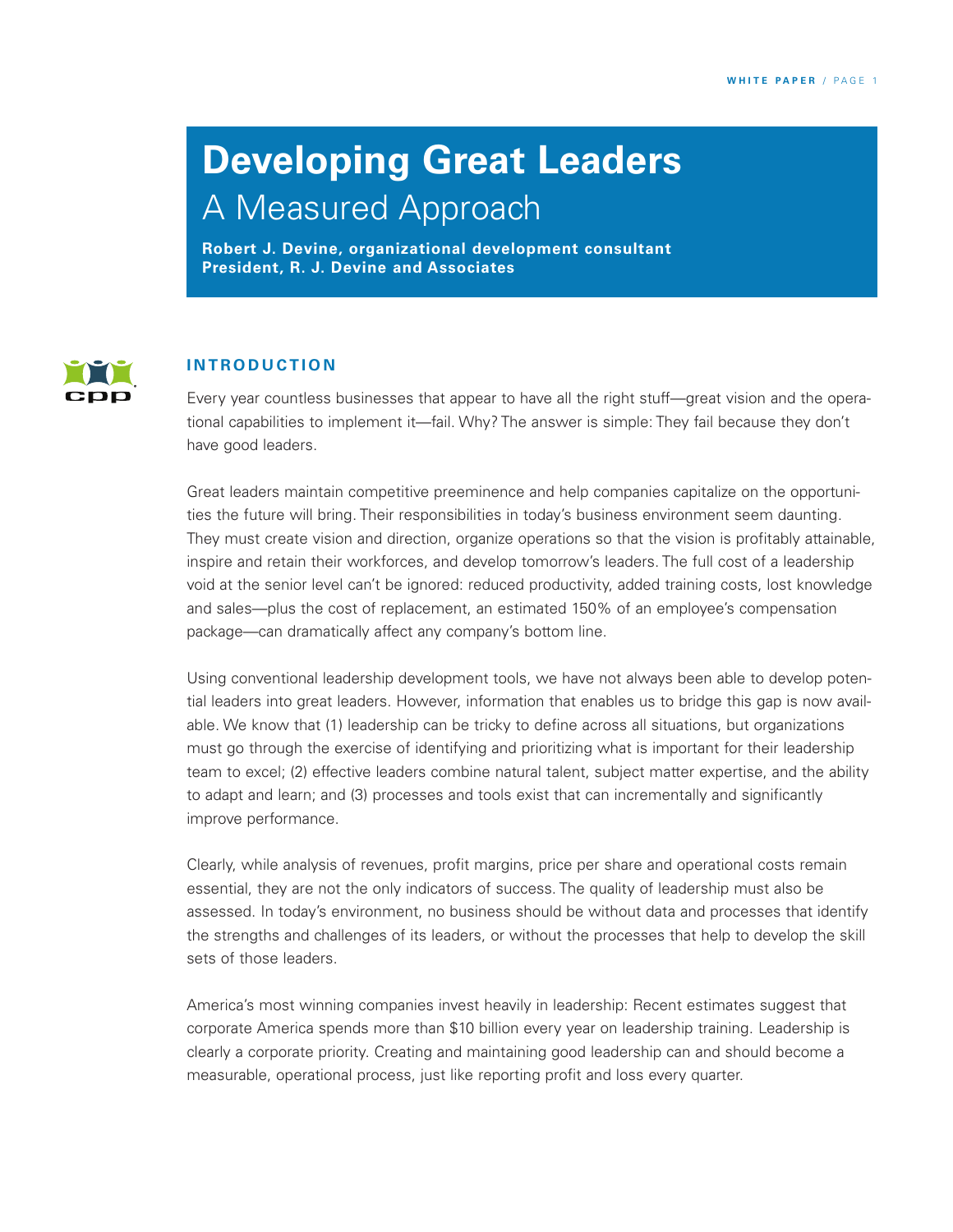## **LEADERSHIP DEVELOPMENT: THE FOUR BUILDING BLOCKS OF GREAT LEADERSHIP**

Great leaders are skilled in four building blocks of leadership. These building blocks serve as the foundation for leadership assessment, coaching, and development.

| <b>The Four Building Blocks of Great Leadership</b> |                                                                                                                                                                                                                                                                                                                                                                                                                                                                    |  |  |  |
|-----------------------------------------------------|--------------------------------------------------------------------------------------------------------------------------------------------------------------------------------------------------------------------------------------------------------------------------------------------------------------------------------------------------------------------------------------------------------------------------------------------------------------------|--|--|--|
| <b>Building Block</b>                               | <b>Definition</b>                                                                                                                                                                                                                                                                                                                                                                                                                                                  |  |  |  |
| <b>Vision</b>                                       | Has a vision of what is important for future direction, communicates this with urgency in mean-<br>ingful ways, and can persuade others to align their efforts to drive for results. Is assertive and<br>self-confident in working with others, and takes the initiative in getting things done. Can gauge<br>and vary authority and impact on others.                                                                                                             |  |  |  |
| Interpersonal style                                 | Shows an appropriate level of comfort with others, and builds lasting relationships and connec-<br>tions. Is socially perceptive, modeling consideration and tact, while maintaining a focus on tasks<br>at hand. Can objectively give and receive candid performance feedback. Is comfortable with<br>managing conflict and differences of opinion.                                                                                                               |  |  |  |
| Communication                                       | Is skilled in sending and receiving/interpreting verbal, nonverbal, and written messages. Uses<br>appropriate grammar and vocabulary, as well as eye contact, gestures, and inflection. Shows<br>comfort and poise in presenting ideas to (large) groups, and can readily respond to ideas and<br>questions.                                                                                                                                                       |  |  |  |
| Problem solving/<br>Decision making                 | Uses analytical, fact-based, logical, and impartial methods to decide what needs to be done.<br>Balances this deductive approach with the use of speculation and intuition to recognize infor-<br>mation gaps in forming judgments and opinions. Is curious and broad minded, and uses infer-<br>ence and intuition to solve complex business problems. Links short-term planning with strategic<br>thinking to anticipate future consequences of current tactics. |  |  |  |

The building blocks of great leadership must be considered against the backdrop of business performance objectives. Managers and leaders must be results driven, and their efforts and priorities must be devoted to the development of leadership, interpersonal, communication, and problemsolving skills as applied to the needs of their specific business situation.

Each organization needs to identify its own appropriate building blocks. Some organizations break out the building blocks to yield more than four factors. Thus, interpersonal style could be subdivided into people skills and teamwork. Problem solving could be split into tactical execution and strategic thinking.

Managers and leaders need to maintain a flexible, situational approach to development and use of the leadership skills, adjusting their approach to the situation at hand, the individuals involved, and the time available. While enhancing their leadership skills, they should articulate their career objectives and understand the relationship and importance of their newly acquired leadership skills to where they are now and where they want to go.

It is important to note that the four leadership building blocks do not include specific job-related competencies and expertise. It is assumed that over the course of their career, managers and developing leaders gradually acquire levels of technical know-how in areas such as internal operations, information management, computer use, and accounting and finance.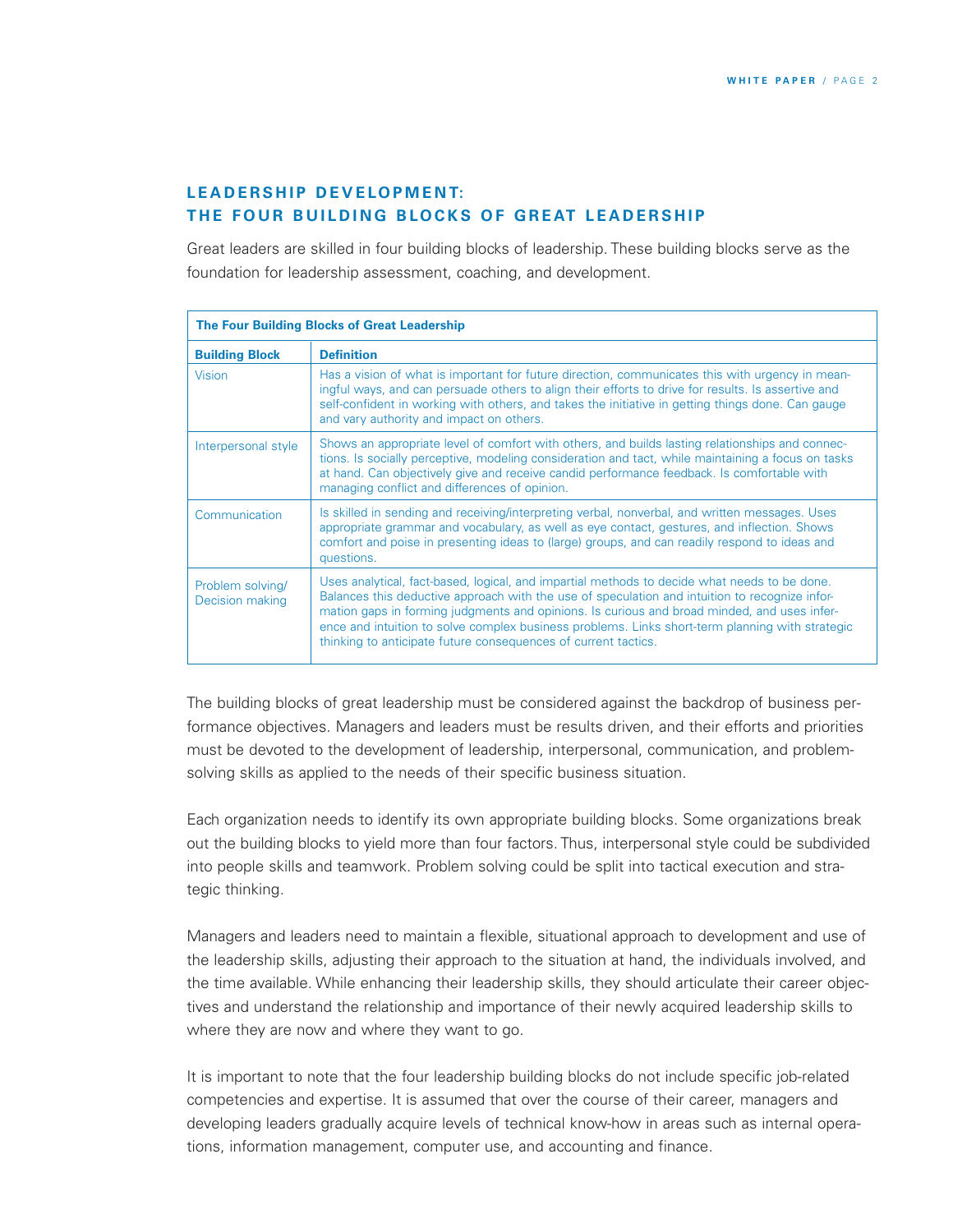## **WHAT? - SO WHAT? - NOW WHAT?: DEVELOPING GREAT LEADERS**

We have painted a portrait of a great leader that specifies the skills and attributes required for success. We have also outlined the four factors that help great leaders develop. So we know the "what" of great leadership, but we do not yet know the "how."

Comfort level and confidence with these factors can be improved on the job, but the process needs to be collaborative and continuous. The most effective and efficient methodology for engaging managers and leaders in continual learning and improvement has three basic phases, which can be arranged into a loop.

#### **THREE PHASES, ONE LOOP**

Leadership consultants have learned through years of working with executives, as well as providing objective, reliable, and valid assessments to performance improvement professionals, that the process of training/learning new skills generally falls into three overlapping phases, arranged into a repetitive loop:

| <b>Phase</b>                                        | <b>Description</b>                                                                                                                                                                                                                        |  |  |  |
|-----------------------------------------------------|-------------------------------------------------------------------------------------------------------------------------------------------------------------------------------------------------------------------------------------------|--|--|--|
| What?---the assessment phase                        | Collect information, both explicit and implicit, and consider these data as a<br>series of proposals about strength and style. Numerous assessments and prod-<br>ucts provide objective and valid information regarding this first phase. |  |  |  |
| So What?—considering what<br>the assessment reveals | Interpret, compare, and understand what the data are telling you; clarify the<br>implications of the data in the light of business and career goals and objectives.<br>Identify each proposal as favorable or unfavorable.                |  |  |  |
| Now What?—learning the skill                        | Individual managers and leaders, working with an objective and knowledgeable<br>"quide," identify and articulate one or two action steps that will move them<br>toward their performance improvement objectives.                          |  |  |  |

During the "What" phase, the building blocks can be used to guide "what" data to collect. There is no evaluation at this stage; it is purely a data collection phase.

The "So What?" phase of the process needs to be a give-and-take conversation between the individual manager/leader and a "guide." In this phase, the descriptive "What?" proposals are considered as to their validity, accuracy, importance, relevance, and potential as being favorable or unfavorable against articulated business and career goals.

The conversation and plan developed in the "Now What?" phase need to be led primarily by the individual manager/leader. After considering their What?/So What? conclusions, the manager/leader formulates a concise plan for action.